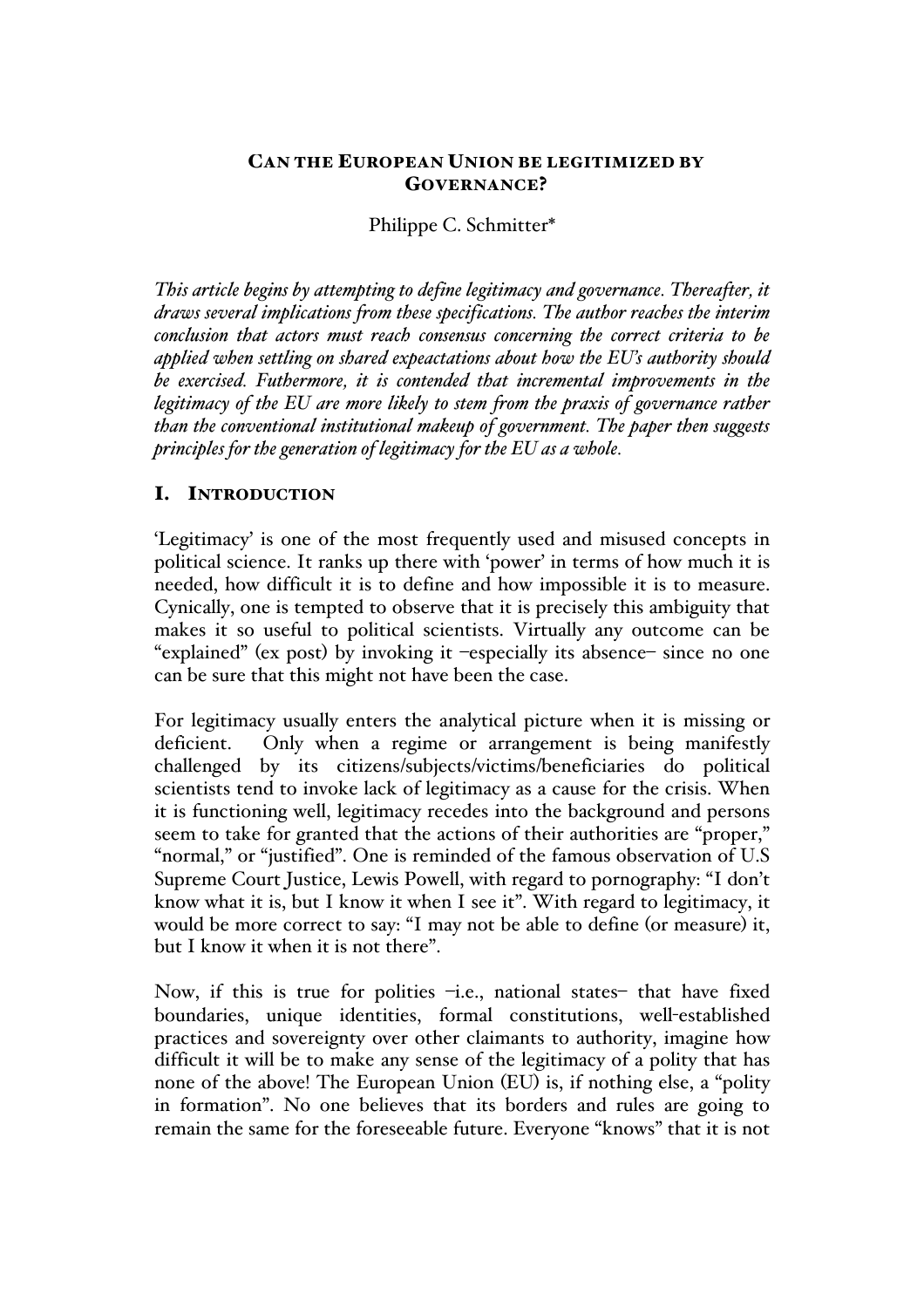only going to enlarge itself to include an, as yet undetermined, number of new countries, but it is also very likely to expand the scope of its activities and to modify the weights and thresholds of its decision-making system. If this were not enough, there is also the fact that the EU is an unprecedented experiment in the peaceful and voluntary creation of a large-scale polity out of previously independent ones. It is, therefore, singularly difficult for its citizens/subjects/victims/beneficiaries to compare this object politique non-identifié with anything they have experienced before. No doubt, there exists a temptation to apply the standards that they are already using to evaluate their respective national authorities, but eventually they may learn other normative expectations with regard to EU actions and benefits.

#### II. ONE DEFINITION AND FIVE IMPLICATIONS

First, let us try to define legitimacy in a way that is generic enough to allow us to apply it to the widest possible range of polities.

Legitimacy is a shared expectation among actors in an arrangement of authority such that the actions of those who rule are accepted voluntarily by those who are ruled because the latter are convinced that the actions of the former conform to pre-established and acceptable norms.

From this, I draw the following implications:

(1) The basis upon which these norms are pre-established can vary from one arrangement to another – not only from one country or culture to another, but also within a single country/culture according to function or location. While it is often claimed that in the contemporary context "democracy" provides the exclusive basis for exercising authority, this denies the possibility (and obvious fact) that particular arrangements within an otherwise democratic polity can be (and often are) successfully legitimated according to other norms. $[1]$  It also obscures the fact that "democracy" can be defined normatively and institutionalized historically in such a different fashion that authority relations which are legitimate in one democracy would be regarded as quite illegitimate in another. The "coincidence" that all of the EU members are self-proclaimed democracies and recognize each other as such does not eo ipso provide the norms for its legitimation – indeed, well-entrenched differences in the democratic institutions of its members may actually make it more difficult.

(2) The unit within which relations of sub- and super-ordination are being voluntarily practiced can vary in both time and space. While there is a tendency in the political science literature passively to accept the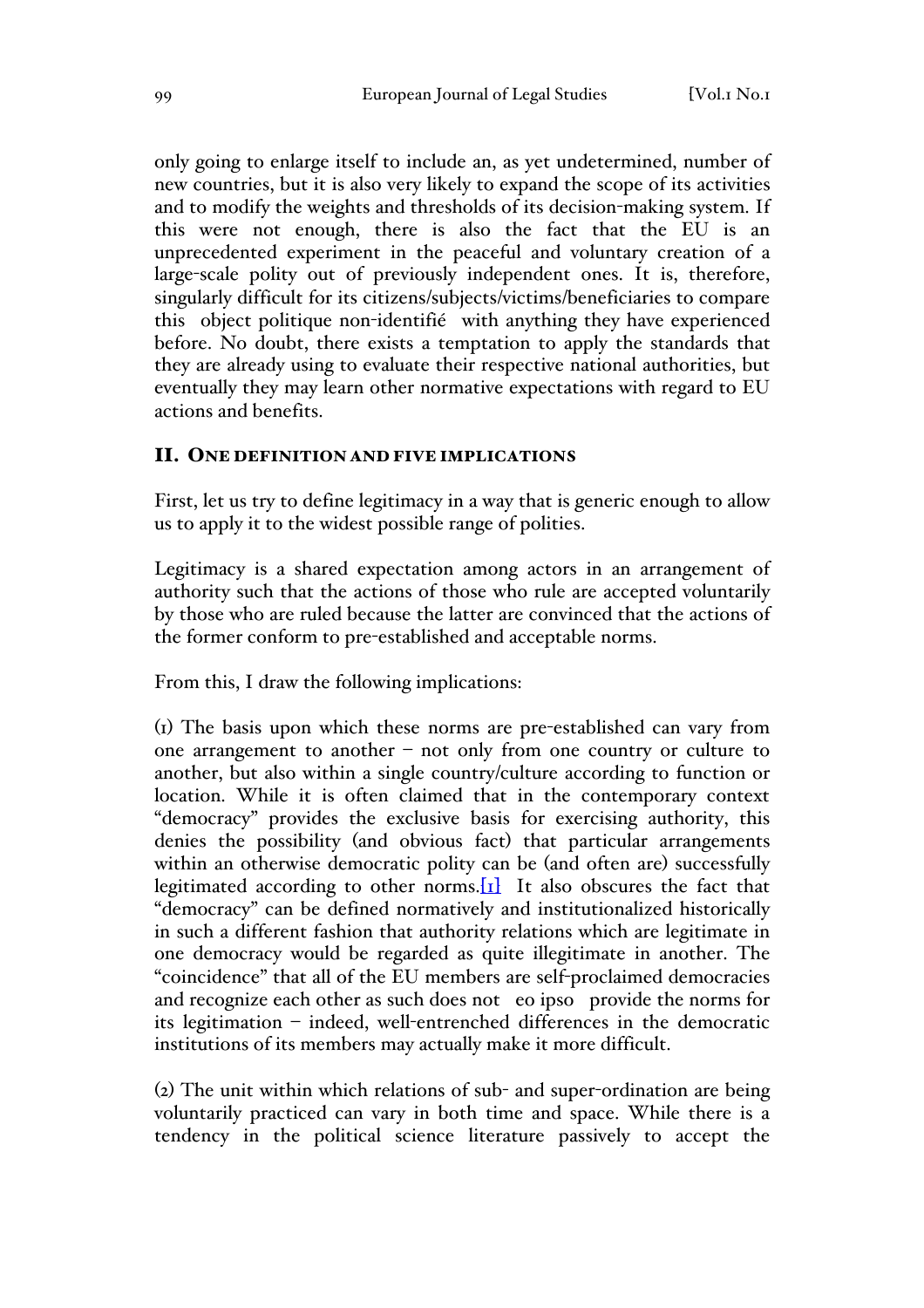sovereign national state as the "natural" and "exclusive" site for legitimacy, there is no reason why other (sub- or supra-national) "polities" –provided that they have sufficient autonomy in making and implementing collective decisions– cannot have their own normative basis of authority. In the case of the EU, the problem is compounded by the simultaneous need to legitimate – not only what the unit should be, i.e. to define what "Europe" is, but also the regime that should govern it, i.e. what its institutions should be.

(3) The norms must be "shared" by the actors, both those who rule and those who are ruled. This implies, first of all, that they must know who they are and what their respective roles should be. It also implies that the exercise of authority is "systemic", i.e. that it is embedded in a collectivity that is sufficiently interdependent and mutually trusting so that disputes over the validity of rules can be (and usually are) resolved by the intervention of third parties within them. Institutions such as courts specialize in this "referential" behavior, but most disputes over rules involve less formal interactions within civil society and between firms in which the intervention of outsiders (actual or potential) is sufficient to produce a mutually accepted outcome. The citizens/subjects/victims/beneficiaries of the EU do not yet know who they are – and not all of them are members of it and, therefore, entitled to participate in its government. Moreover, they remain anchored in relatively independent polities of varying size and power whose roles within EU institutions have yet to be established definitively. Nor have they achieved the level of social interdependence that allows them to rely on informal -"social", "pre-political" or "extra-juridical"- means for resolving disputes legitimately.

(4) The actors involved may be individuals or collectivities of various sorts. The literature conveniently makes the liberal assumption that the unique judges of legitimacy are individual human beings. This allows it to rely heavily on notions of family socialization, "moral sentiment", and a personal ethic of responsibility as the source of norms and the virtually unconscious mechanism for their enforcement. And this in turn tends to lead one to the conclusion that it is only in polities that have previously established a high degree of cultural homogeneity –e.g., nation-states– that legitimate political authority is possible. When one introduces, however, the unorthodox idea that most of the exchanges in modern political life are between organizations and, moreover, that these organizations share norms of prudence, legal propriety and "best practice" that transcend individual preferences and even national borders, it then becomes more possible to imagine how a "non-national" and "non-state" polity such as the EU might be able to generate valid and binding decisions. Which is not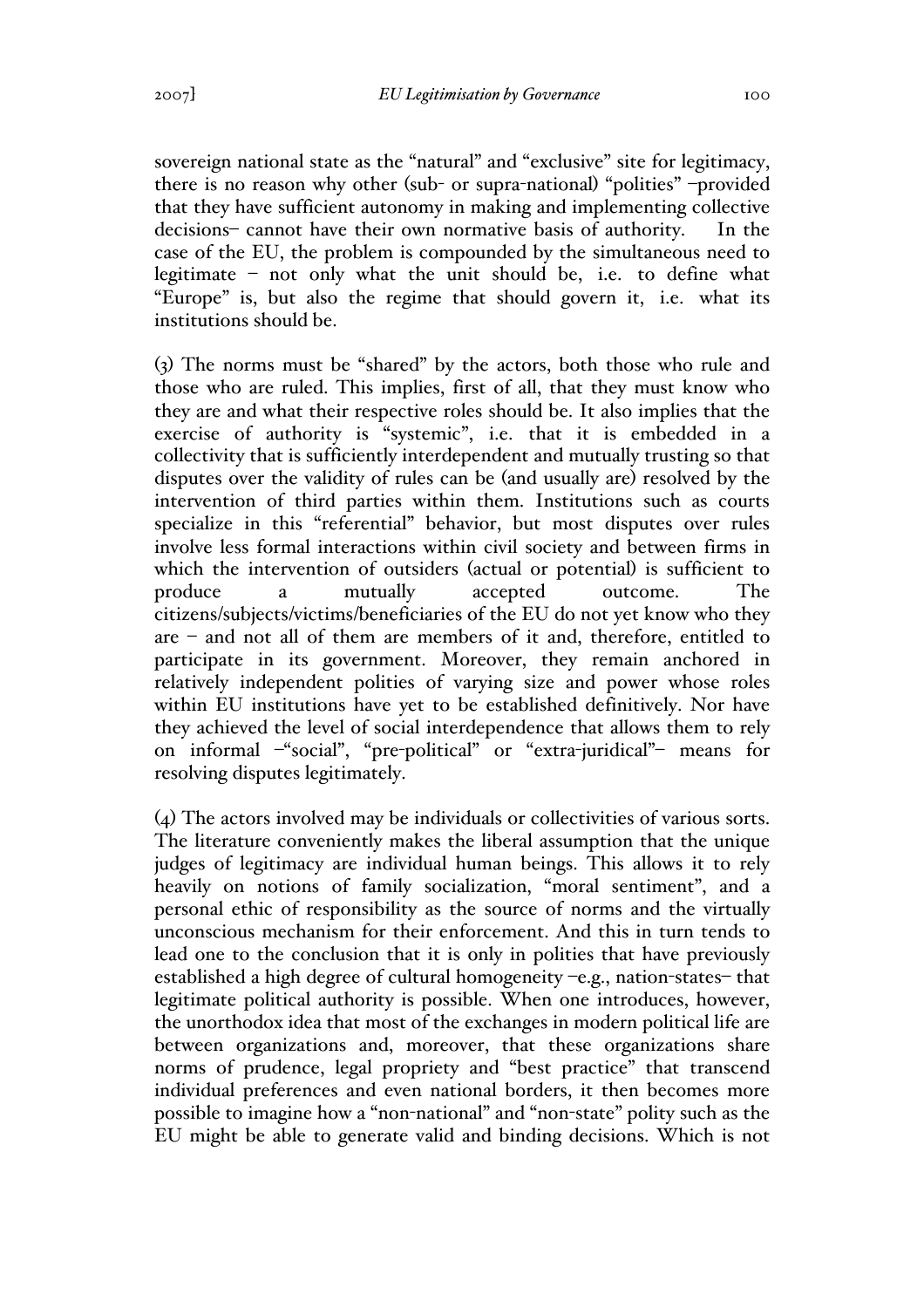the same thing as to say that it will be easy for it to come up with such norms. Given all the caveats introduced above, plus the fact that in such a "multi-layered" and "poly-centric" arrangement as the EU, it may be very difficult to trace the origin and responsibility for legitimizing norms.

(5) The basis for voluntary conformity is presumably normative, not instrumental, consequentialist or strategic. In a legitimate polity, actors agree to obey decisions that they have not supported made by rulers whom they may not have voted for. They also agree to do so even if it is not in their (immediate and self-assessed) interest to do so – and they are expected to continue to do so even when the effectiveness of the polity is in manifest decline. Needless to say, it will not always be easy to assess if this. Rulers often can control the means of communication and distort the flow of information to make it appear as if they were following prescribed norms; the ruled may only be pretending to comply in order to build up a reputation that they can subsequently "cash in" for material or other self-regarding purposes. Conversely, resistance to specific commands –whatever the accompanying rhetoric– may have nothing to do with challenging the legitimacy of the authority that issued them, just with the performance of individual rulers or agencies. Needless to say, in the case of the EU the compelling nature of norms is even more difficult to gauge. The intergovernmental nature of its Council of Ministers and the European Council virtually licenses actors to pursue national interests exclusively – or, at least, to proclaim to their citizens that they are doing so. The confidentiality of its many committees makes it almost impossible to detect when interaction produces a shared norm rather than a strategic compromise or a concession to hegemony. Add to all this, the propensity for national rulers who can no longer "deliver the goods" themselves to blame the obscure and distant processes of European integration when they have to take unpopular decisions and you have a polity that is bound to appear less legitimate than it is.

## III. ONE (INTERIM) CONCLUSION AND TWO (VERY IMPORTANT) IMPLICATIONS

From this conceptual analysis, I draw the following conclusion: if we are to make any sense of the present and future legitimacy of the European Union, we have to reach a consensus concerning the apposite criteria – the operative norms– that actors should apply when establishing their presumably shared expectations about how its authority should be exercised.

Moreover, in the present circumstance –at least until the EU has acquired sufficient properties of stateness and nationality– one should not presume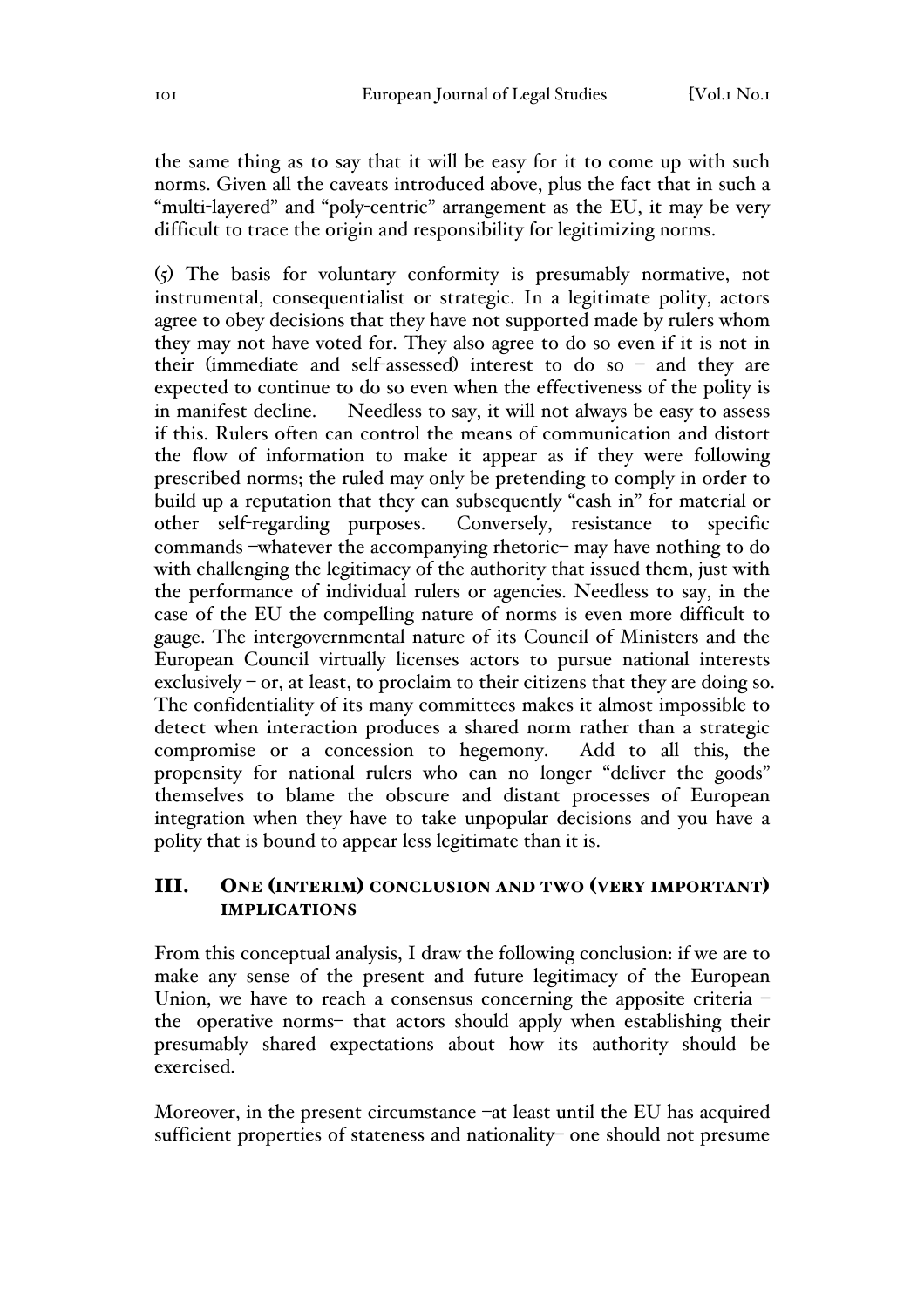an isomorphism between the norms operative in the respective national member states and those that should prevail at the supra-national level. Most scholars naturally make this presumption. This leads them inevitably to the conclusion that the EU must suffer from a "democratic deficit" and that the only way of filling that deficit is to insert "conventional democratic institutions" into the way it makes binding decisions, e.g. assert parliamentary sovereignty, institute direct elections for the President of the Commission and/or, above all, draft and ratify a "federal" constitution. It is that natural tendency that I wish to contest, although I am aware of the risk that the more that the EU uses distinctive criteria in the design and evaluation of its institutions, the more difficult it will be (at least, initially) to convince its citizens that what it is doing is "really" democratic. Nevertheless, this is a political paradox that will have to be tackled – and, like many such paradoxes, it is only by learning from experience that the apparent contradiction can be resolved.

I am taking two things for granted at this point:

(1) that the apposite criteria for the legitimation of the EU will have to be "democratic", but only in some fundamental or foundationa l sense – and not necessarily in terms of specific institutions or decis ion-rules;

(2) that the individual citizens and collectivities that are members of the EU, now and for the foreseeable future, share a "reasonable plur alism" in the interests and passions that they wish to obtain through the integration of Europe.

Just a bit of explication of both points:

(1) The meaning and, hence, the institutions and values of democracy have changed radically over time. Robert Dahl has spoken of several "revolutions" in its past practice (often without their proponents being aware of it) and argued that "democracy can be independently invented and reinvented whenever appropriate conditions exist".<sup>[2]</sup> The European Union is unavoidably part and parcel of these changes. Not only must it reflect transformations in the nature of actors (e.g. from individual to collective citizens) and role of the state (e.g. from redistribution to regulation) that are well underway in the 'domestic democracies' of its member states, but it must also adapt to its own uniqueness as a nonnational, non-state, multi-level and poly-centric polity that encompasses an unprecedented (for Europe) variety of cultures, languages, memories and habits and is expected to govern effectively on an unprecedented scale – all this, with very limited human and material resources at the present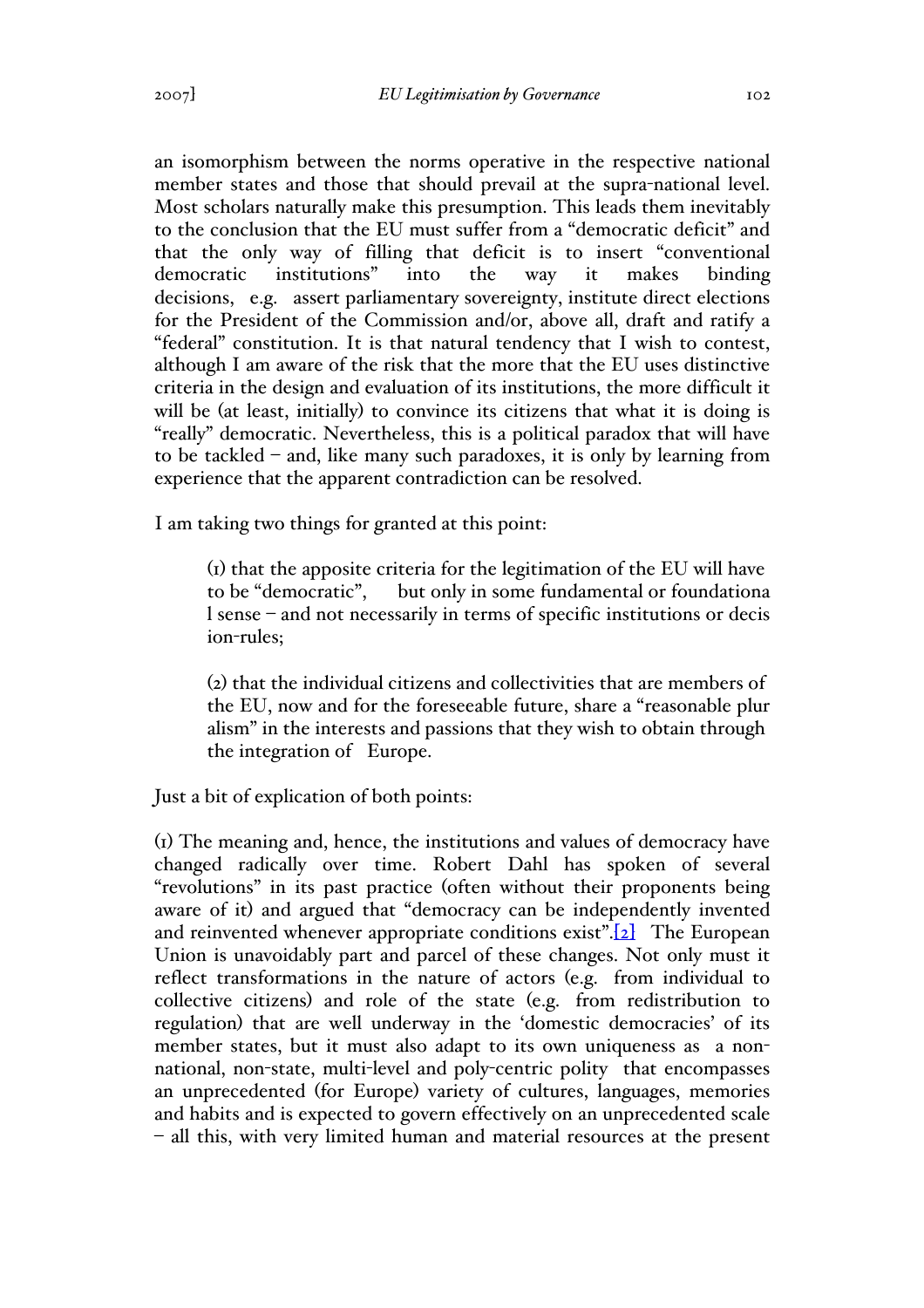moment.

(2) Despite the heterogeneity of its national and sub-national components and, hence, the strong likelihood that major actors will not be in agreement on either rules of the game or substantive goals, its members are "reasonably pluralistic", i.e. the range of their differences is limited and they are pre-disposed to bargain, negotiate and deliberate until an agreement is found. To use another expression of John Rawls, those who participate in the EU enjoy an "overlapping consensus". $[3]$  Moreover, they understand and accept that the outcome of the process of integration will itself be pluralistic, i.e. it will protect the diversity of experiences rather than attempt to assimilate them into a single "European" culture or identity.

Based on this (interim) conclusion, I am first convinced that it is neither feasible nor desirable to try to democratize the European Union tutto e sùbito -completely and immediately. $[4]$  Not only would the politicians not know how to do it, but there is also no compelling evidence that Europeans want it. Nothing could be more dangerous for the future of an eventual Euro-democracy than to have it thrust upon a citizenry that is not prepared to exercise it, and that continues to believe its interests and rights are best defended by national not supranational democracy.

Moreover, the EU at this stage in its political development neither needs, nor is prepared for a full-scale constitutionalization of its polity. The timing is simply wrong. In the absence of revolution, coup d'état, liberation from foreign occupation, defeat or victory in international war, armed conflict between domestic opponents, sustained mobilization of urban populations against the ancien régime and/or major economic collapse, virtually none of its member states have been able to find the "political opportunity space" for a major overhaul of its ruling institutions. $\begin{bmatrix} \xi \end{bmatrix}$  The fact that all of its states (with one exception) have written constitutions and that this is a presumptive sina qua non for enduring democracy indicates that at some time this issue will have to be tackled -if the EU is ever to be democratized definitively- but not now!

However, as I have explored in a recent book, it may be timely to begin sooner rather than later to experiment with improvements in the quality of embryonic Euro-democracy through what I call "modest reforms" in the way citizenship, representation and decision-making are practiced within the institutions of the European Union. $[6]$  Even in the absence of a comprehensive, i.e. constitutional, vision of what the supra-national end-product will look like, specific and incremental steps could be taken to supplement (and not supplant) the mechanisms of accountability that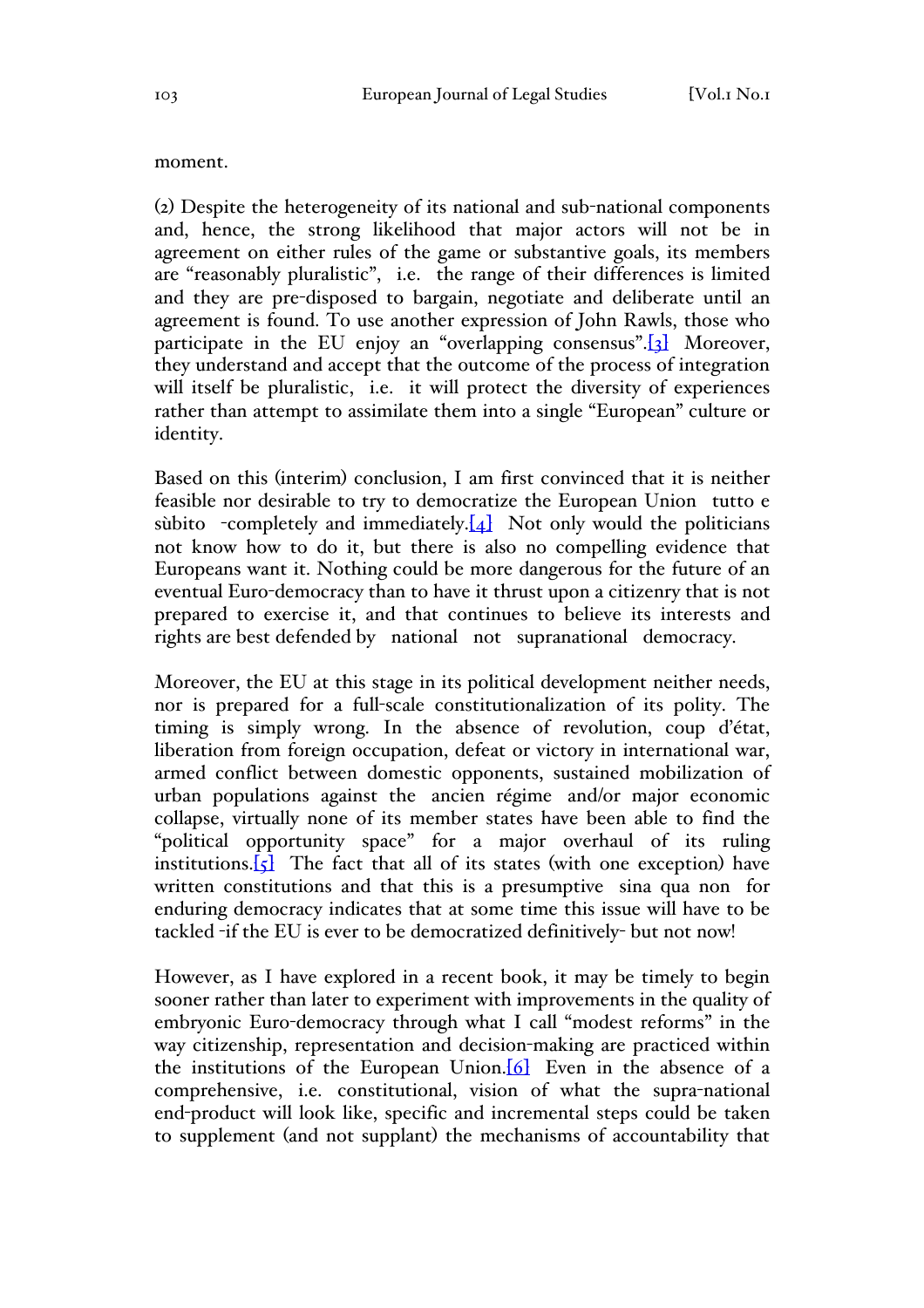presently exist within its member states. Since, as seems obvious to me, the rules and practices of an eventual Euro-democracy will have to be quite different from those existing at the national level, it is all the more imperative that Europeans act cautiously when experimenting with political arrangements whose configuration will have to be unprecedented, and whose consequences could prove to be unexpected – perhaps, even unfortunate.

I will not enter into the details of the twenty-some "modest" (and some not so modest reforms) that I proposed in this book for the simple reason that I am not convinced that, even in the unlikely event that all of them were implemented, their joint impact would succeed in legitimizing the EU. Introducing one or another of them au fur et à mesure might improve selected aspects of the regime's capacity to invoke voluntary compliance, but given the "systemic" aspect that was mentioned above, one should not expect miracles. For one thing, it would take some time for any one of them to produce its intended effects – especially, since several of them were calibrated to take into consideration the pace and extent of Eastern Enlargement. All of them, despite their modesty, entail unforeseeable risks and are likely to generate unintended consequences – indeed, the entire exercise was predicated upon exploiting these political externalities to press gradually and stealthily toward further democratization.

My second ("very important') implication is that marginal improvements in the legitimacy of the European Union are much more likely to come from the admittedly "fuzzy" but innovative practices of governance than from the much more clearly delineated and conventional institutions of government.

## IV.ANOTHER DEFINITION AND (MORE THAN) SEVEN IMPLICATIONS

The concept of "governance" has spread with such astonishing rapidity over the past three decades and has been applied by both academics and practitioners in so many different settings that it must connote something significant. I have become convinced that behind all this capaciousness lurks a distinctive method or, better, mechanism for resolving conflicts and solving problems that reflects some profound changes in the exercise of authority that have been emerging in almost all contemporary societies and economies - and, not just in those that are trying to catch up with the more developed ones. Capturing what is distinctive about this method has not been helped by the fact that the concept is almost always preceded by a qualifier such as "corporate", "participatory", "democratic", "stakeholder",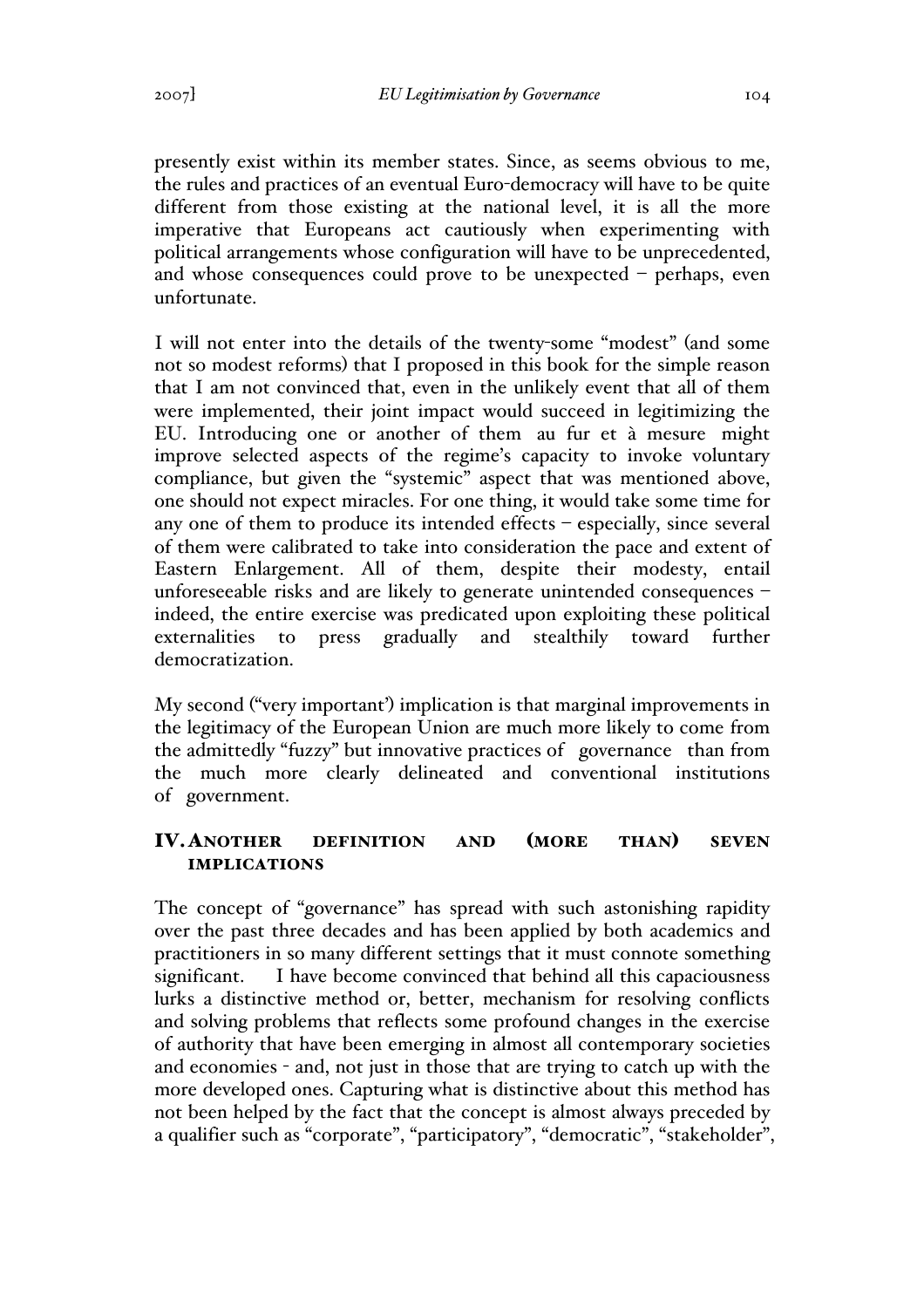and of course, "good", Here, however, is my attempt to grasp that core meaning:

Governance is a method/mechanism for dealing with a broad range of problems/conflicts in which actors regularly arrive at mutually satisfactory and binding decisions by negotiating and deliberating with each other and co-operating in the implementation of these decisions.

Hidden in this complex and dense definition are a number of implications.

(1) Governance rests on horizontal forms of interaction between actors who have conflicting objectives, but who are sufficiently independent of each other so that neither can impose a solution on the other, and yet sufficiently interdependent so that both would lose if no solution were found. $[7]$ 

(2) In contemporary developed societies the actors involved in governance mechanisms are usually non-profit, semi-public and, at least, semivoluntary organizations with leaders and members; and it is the embeddedness of these organizations into something approximating a civil society that is crucial for the success of governance.

(3) These organizations do not have to be equal in their size, wealth or capability, but they have to be able to hurt or to help each other.

(4) The participating organizations interact not just once to solve a single common problem, but repeatedly and predictably over a period of time to deal with a range of functionally related issues.

(5) This implies that they can learn more about each other's preferences, exchange favors, experience successive compromises, widen the range of their mutual concerns and develop a commitment to the process of governance itself. Here, the code-words tend to be trust and mutual accommodation - specifically, trust and mutual accommodation between organizations that effectively represent more or less permanent social, cultural, economic or ideological divisions within their respective societies.

(6) Although it is not explicitly stated, the rule for arriving at "mutually satisfactory and binding" decisions in governance arrangements is usually consensus – definitely not voting among equals (or weighted participants, and even more definitely not imposition by the most powerful or the most concerned. In principle, negotiation and deliberation should be sufficient to produce an outcome that may not be unanimously favored, but accepted by all. Its bindingness rests on a shared preference for avoiding either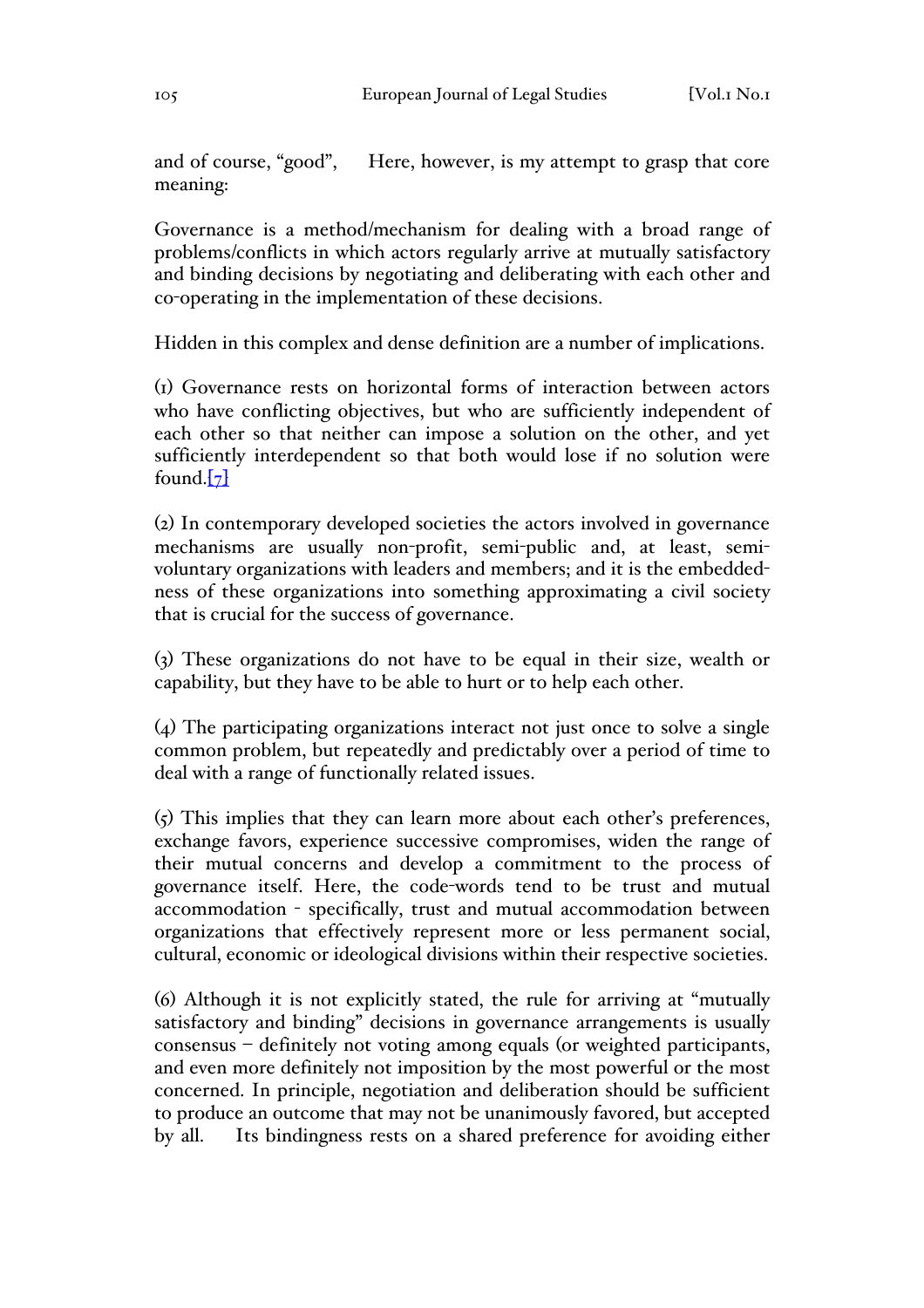no decision at all or the un-coordinated actions of member governments.

Also implicit is the assumption that participation in such arrangements is voluntary. Actors can opt-in and opt-out of them, provided they are willing to forego their estimated benefits or refuse to accept their additional costs. Needless to say, a dynamic notion of governance arrangements would stress their tendency to become "path dependent", i.e. to lock in exclusive advantages, as well as to generate increased defection costs.

Note also that, in its ideal-typical configuration, governance is not just about making consensual decisions via consultation, deliberation, and negotiation, but also about implementing policies. Indeed, the longer and more extensively it is practiced, the more the participating organizations develop an on-going interest in this implementation process since they come to derive a good deal of their legitimacy (and material rewards) from the administration of mutually rewarding policies.

Governance is not a goal in itself, but a means for achieving a variety of goals that are chosen independently by the actors involved and affected. Pace the frequent expression, "good governance", resort to it is no guarantee that these goals will be successfully achieved or equally satisfactory. It can produce "bad" as well as "good" outcomes. Nevertheless, it may be a more appropriate method than the more traditional ones of resorting to public coercion or relying upon private competition.

Moreover, it is never applied alone, but always in conjunction with state and market mechanisms. For "governance" is not the same thing as "government", i.e. the utilisation of public authority by some subset of elected or (self-) selected actors, backed by the coercive power of the state and (sometimes) the legitimate support of the citizenry to accomplish collective goals. Nor is it just another euphemism for the "market", i.e. for turning over the distribution of scarce public goods to competition between independent capitalist producers or suppliers.

It goes without saying that, if this is the case, the legitimacy of applying governance to resolving conflicts and solving problems will depend upon different principles and operative norms than are used to justify the actions of either governments or markets. It will be my purpose in the remaining portion of this essay to elaborate upon this implication by specifying what these principles and norms might be.

The fact that governance arrangements are typically thought to be "second-best solutions" is a serious impediment to their legitimation. If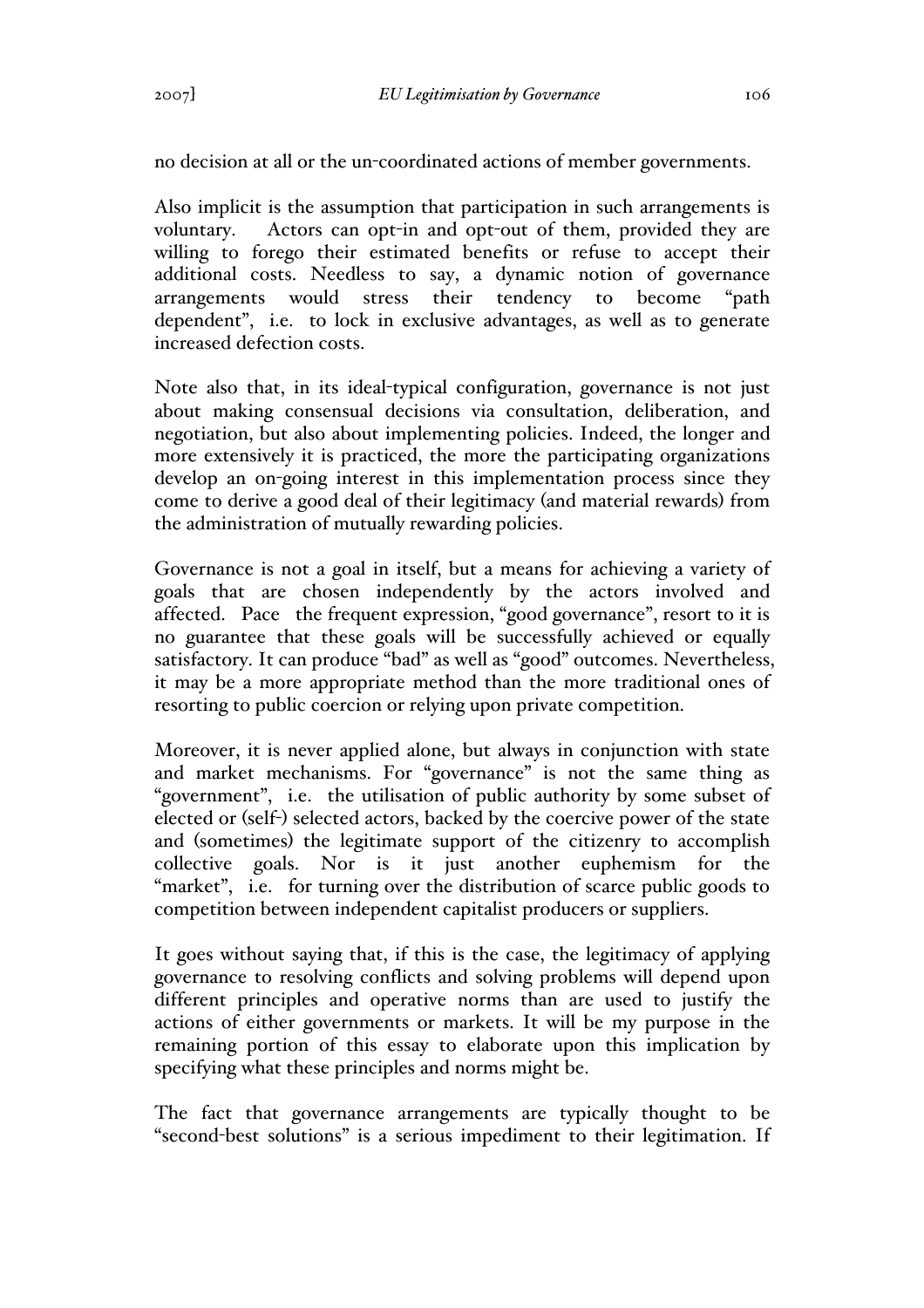states and markets worked well -and worked well together- there would be no need for governance. It only emerges as an attractive option when there are manifest state failures and/or market failures. It is almost never the initially preferred way of dealing with problems or resolving conflicts. States and markets are much more visible and better justified ways of dealing with social conflicts and economic allocations. Preference for one or the other has changed over time and across issues following what Albert Hirschman has identified as a cycle of "shifting involvements" between public actions and private interests.<sup>[8]</sup> Actors, however, are familiar with both and will "naturally" gravitate toward one of them when they are in trouble. Governance arrangements tend to be much less obvious and much more specific in nature. To form such an arrangement successfully requires both a good deal of "local knowledge" about those affected and, not infrequently, the presence of an outside agent to pay for the initial costs and to provide reassurance -even coercive backing- in order to overcome the rational tendency not to contribute. As we shall see, this almost always involves some favorable treatment from public authorities as well as (semi-)voluntary contributions from private individuals or firms. What is novel about the present epoch is that, increasingly, support for governance arrangements has been coming from private (and not just public) actors and from trans- and supra-national sources (and not just from national and sub-national ones). And the European Union has been among the most active and innovative producers of such arrangements.

## V. COMBINING GOVERNANCE AND LEGITIMACY IN THE EUROPEAN UNION

With its "White Paper" on European governance, [9] the EU literally announced its intention to stake its future legitimacy on the successful application of governance arrangements in order to solve interest conflicts among its member states and satisfy normative political expectations across its national publics. In so doing, it also implicitly recognized that it could not compete on legitimacy grounds with well-established national democracies. Whatever modifications might be introduced in its rules and practices –including those in the draft Constitutional Treaty– they would not suffice to convince most of its citizens that the EU could function as a "real-existing" liberal-representative-parliamentary-electoralconstitutional-democratic regime. Something else had to justify why the decisions of this unavoidably complex and remote trans-national regional polity were legitimate and worthy of being obeyed. And 'governance' was chosen to fill this bill of particulars.

It should be noted that the evidence for a serious "legitimacy deficit" is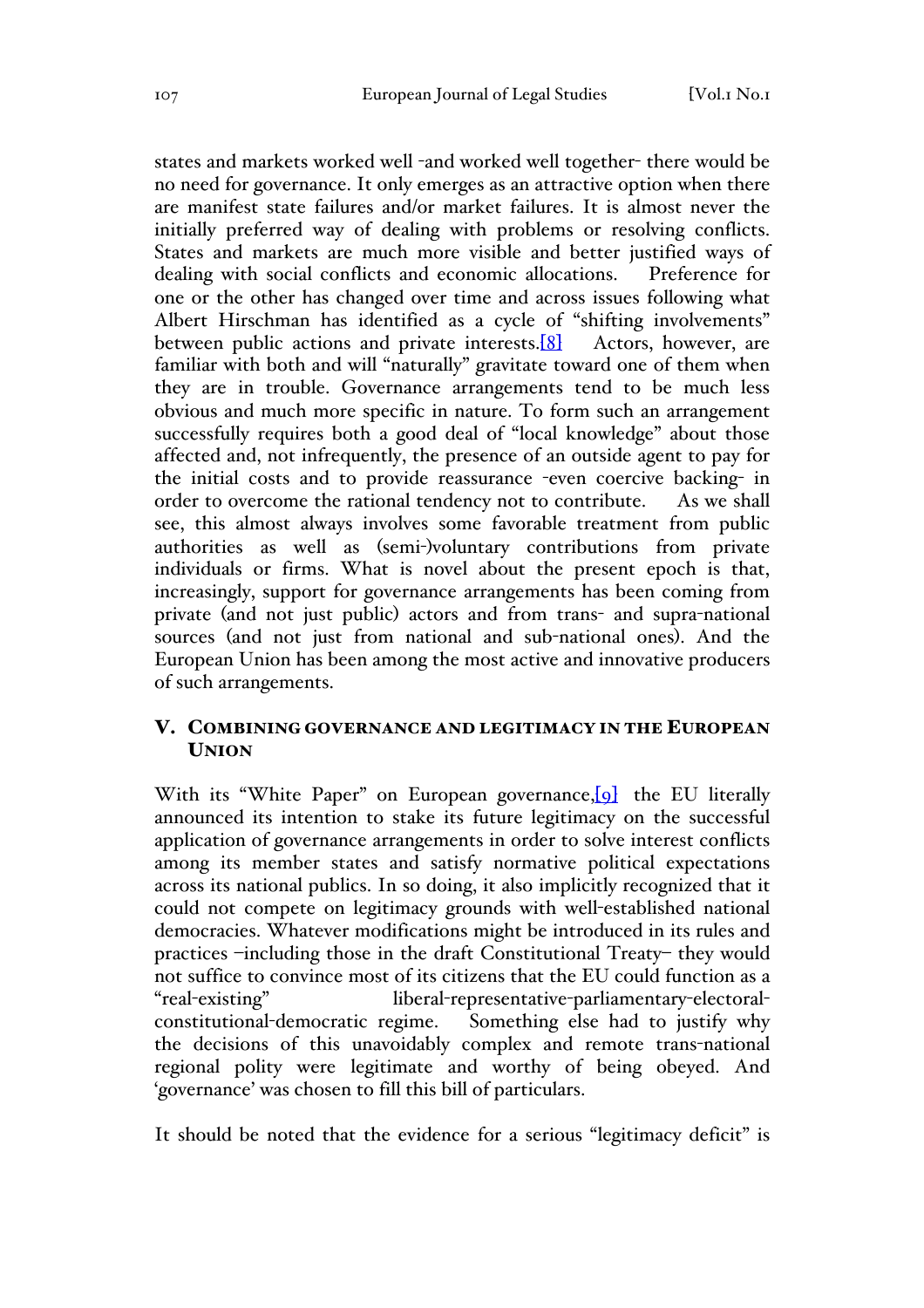still sporadic and thin: a steady decline in turnout for European Parliamentary elections, lower proportions of citizens in mass Eurobaromètresurveys declaring that "the EU has been a good thing for their country", an increase in complaints before the European Court of Justice. None of these was or is especially threatening. Matched against this was the impressive extent to which member states and mass publics have quietly consented to the "authoritative allocations" of its myriad committees, the directives of its Council of Ministers and the decisions of its Court of Justice. It is certainly premature to claim that the EU is a "producer" rather than a "consumer" of legitimacy – depending, as it does so heavily, on the borrowed authority of its Member governments. As David Beetham and Christopher Lord have argued so persuasively, it is the interaction between the different levels of aggregation and identity that reciprocally justifies the process of European integration.<sup>[10]</sup> In such a complex and still contingent polity, it becomes rather difficult to discern who is loaning and who is borrowing legitimacy – not to mention, for what purpose and according to what principles.

Much of what is happening within the EU on a regular basis is more the result of issue-specific expediency, pragmatic tinkering, time pressures, the diffusion of "best practices", ad hoc and even ad hominemsolutions than of shared principles and explicit design. My (untested) presumption is that, if the EU were to elaborate and defend such principles and to design its arrangements of governance accordingly, this would improve their legitimacy in the long run and, just maybe, convert the EU from a consumer of national legitimacy into the producer of a new type of supranational legitimacy.

### VI.INSERTING SOME GENERIC DESIGN PRINCIPLES

First, one should start with the notion of chartering, i.e. of how a governance arrangement gets established at the EU level (hereafter an EGA) to deal with a particular task. This question of "why are these actors making decisions on this issue?" should be resolved through an explicit delegation of authority from a legitimate pre-existing institution, i.e. by means of a charter.

This notion of a charter rests on the presumption that a particular issue or policy arena is "appropriate" for such an arrangement, ergo, it is not better handled by good old-fashioned market competition or government regulation. $\boxed{11}$  What has to be demonstrated and defended is the notion that some particular set of actors is thought to be capable of making decisions that will resolve the conflicts involved and provide the resources necessary for dealing with the issue pre-designated by its charter.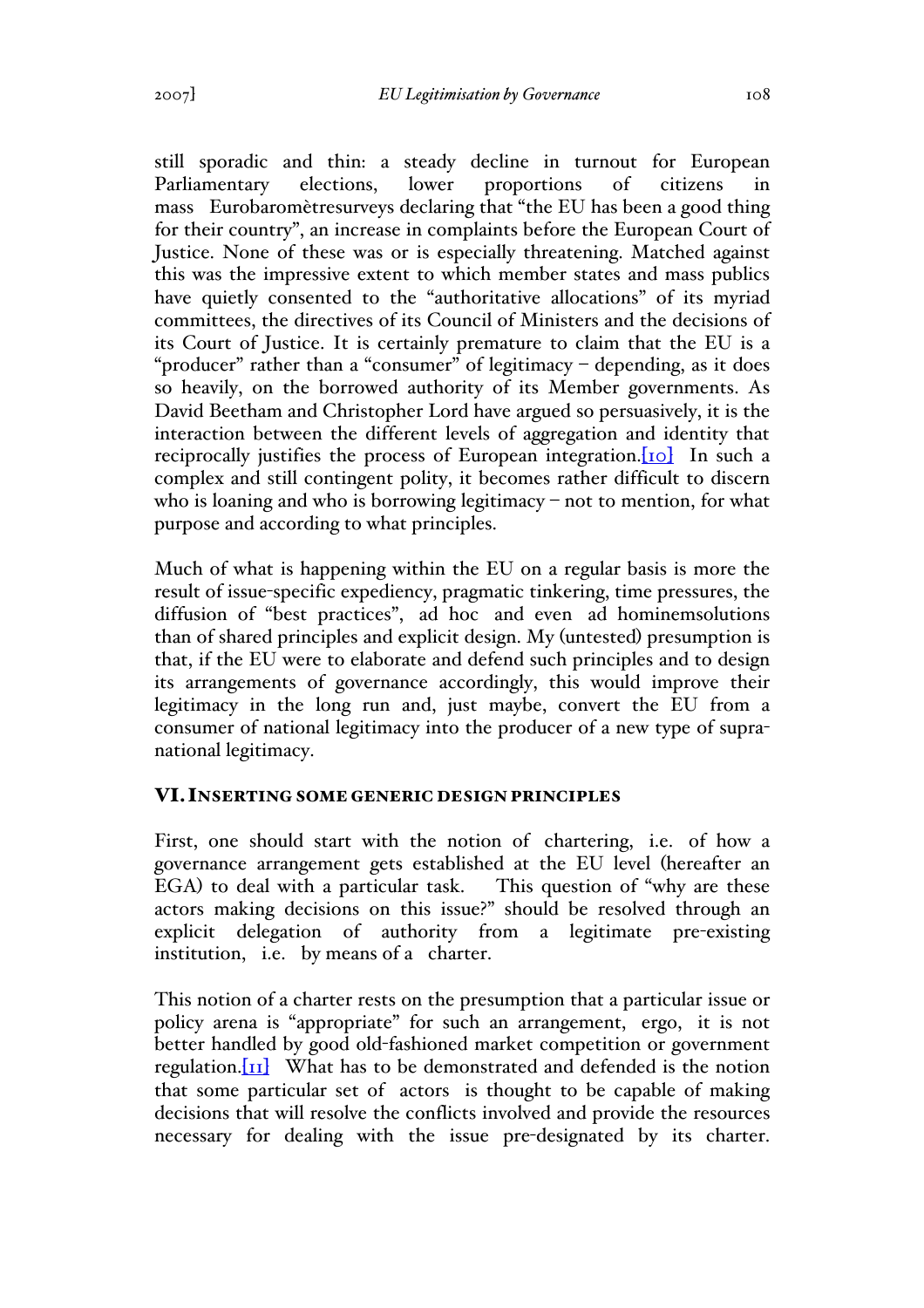Moreover, these decisions once implemented will be accepted as legitimate by those who did not participate and who have suffered or enjoyed their consequences. And, if this were not enough, a successful EGA would also have to demonstrate that its capacity to resolve conflicts and provide resources is superior to anything that a national or subnational arrangement could have done. Looked at strictly from this perspective, there may not be that many policy arenas that should acquire "their" respective EGAs!

Six Principles for Chartering EGAs:

(1) THE PRINCIPLE OF 'MANDATED AUTHORITY': No EGA should be established that does not have a clear and circumscribed mandate that is delegated to it by an appropriate EU institution. Any EU institution should be entitled to recommend the initial formation and design of an EGA, i.e. its charter, its composition and its rules, but (following the provisions of the Treaty of Rome) only those approved by the Commission should actually be established, whether or not they are subsequently staffed, funded, "housed" and/or supervised by the Commission.

(2) THE 'SUNSET' PRINCIPLE: No EGA should be chartered for an indefinite period, irrespective of its performance. While it is important that participants in all EGAs should expect to interact with each other on a regular and iterative basis (and it is important that the number and identity of participants be kept as constant as possible), each EGA should have a pre-established date at which it should expire. Of course, if the EU institution that delegated its existence explicitly agrees, its charter can be renewed and extended, but again only for a definite period.

(3) THE PRINCIPLE OF 'FUNCTIONAL SEPARABILITY': No EGA should be chartered to accomplish a task that is not sufficiently differentiated from tasks already being accomplished by other EGAs and that cannot be feasibly accomplished through its own deliberation and decision.

(4) THE PRINCIPLE OF 'SUPPLEMENTARITY': No EGA should be chartered (or allowed to shift its tasks) in such a way as to duplicate, displace or even threaten the compétences of existing EU institutions. European governance arrangements are not substitutes for European government, but should be designed to supplement and, hence, to improve the performance of the Commission, the Council and the Parliament.

(5) THE PRINCIPLE OF 'REQUISITE VARIETY': Each EGA should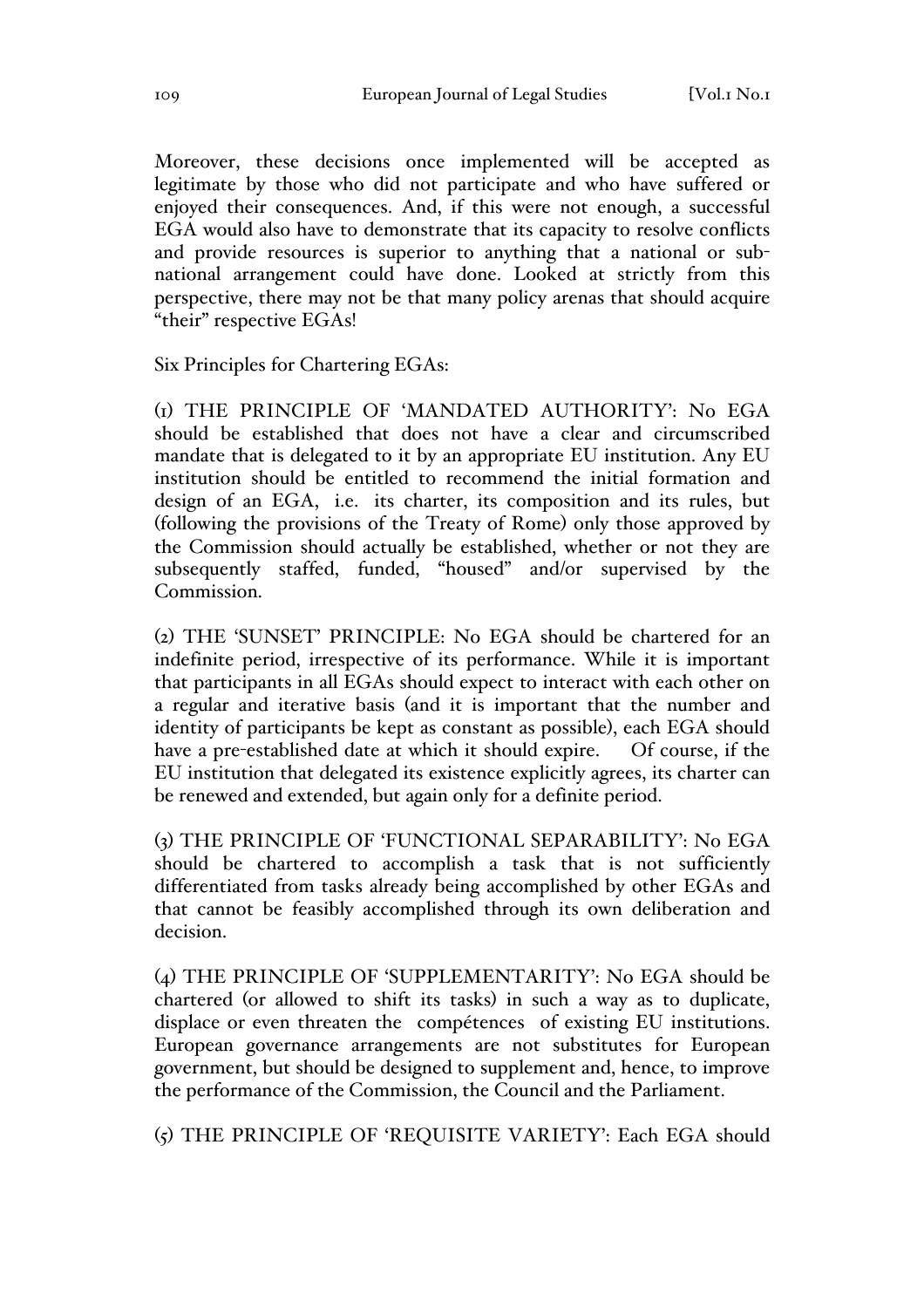be free –within the limits set by its charter– to establish the internal procedures that its participants deem appropriate for accomplishing the task assigned to it. Given the diversity inherent in these functionally differentiated tasks, it is to be expected that EGAs will adopt a wide variety of distinctive formats for defining their work program, their criteria for participation and their rules of decision-making – while (hopefully) conforming to similar principles of general design.

(6) THE 'HIGH RIM' OR 'ANTI-SPILL-OVER' PRINCIPLE: No EGA should be allowed by its mandating institution to exceed the tasks originally delegated to it. If, as often happens in the course of deliberations, an EGA concludes that it cannot fulfill its original mandate without taking on new tasks, it should be required to obtain a specific change in its mandate in order to do so. $[12]$ 

Second, now that the EGA has been chartered, it must be composed, i.e. those who are to participate in it must be selected (and not elected). Whether specified ex ante in the charter or chosen ex post by some authoritative body, these persons (or, better said, representatives of organizations) should have some justifiable reason for being included in the negotiations and deliberations and for entering into the (anticipated) consensus. This code-word in the present discussion surrounding the concept of governance is stakeholders. Unlike democratic government where all citizens are presumed to have an equal right to participate, in governance arrangements only some subset of these citizens, i.e. those who have expressed a greater concern or are deemed to be more likely to be affected, should participate. The calculation seems to be that if stakeholders can reach a consensus on what is to be done and, even more, if they can continue to agree on how to implement what has been chosen, their fellow citizens will conform as if they themselves had had the opportunity to participate.

Four Principles for Composing EGAs:

(1) THE MINIMUM THRESHOLD PRINCIPLE: No EGA should have more active participants than is necessary for the purpose of fulfilling its mandated task. It has the autonomous right to seek information and invite consultation from any sources that it chooses; however, for the actual process of drafting prospective policies and deciding upon them, only those persons or organizations judged capable of contributing to the governance of the designated task should participate. $[13]$ 

(2) THE STAKE-HOLDING PRINCIPLE: No EGA should have, as active participants, persons or organizations that do not have a significant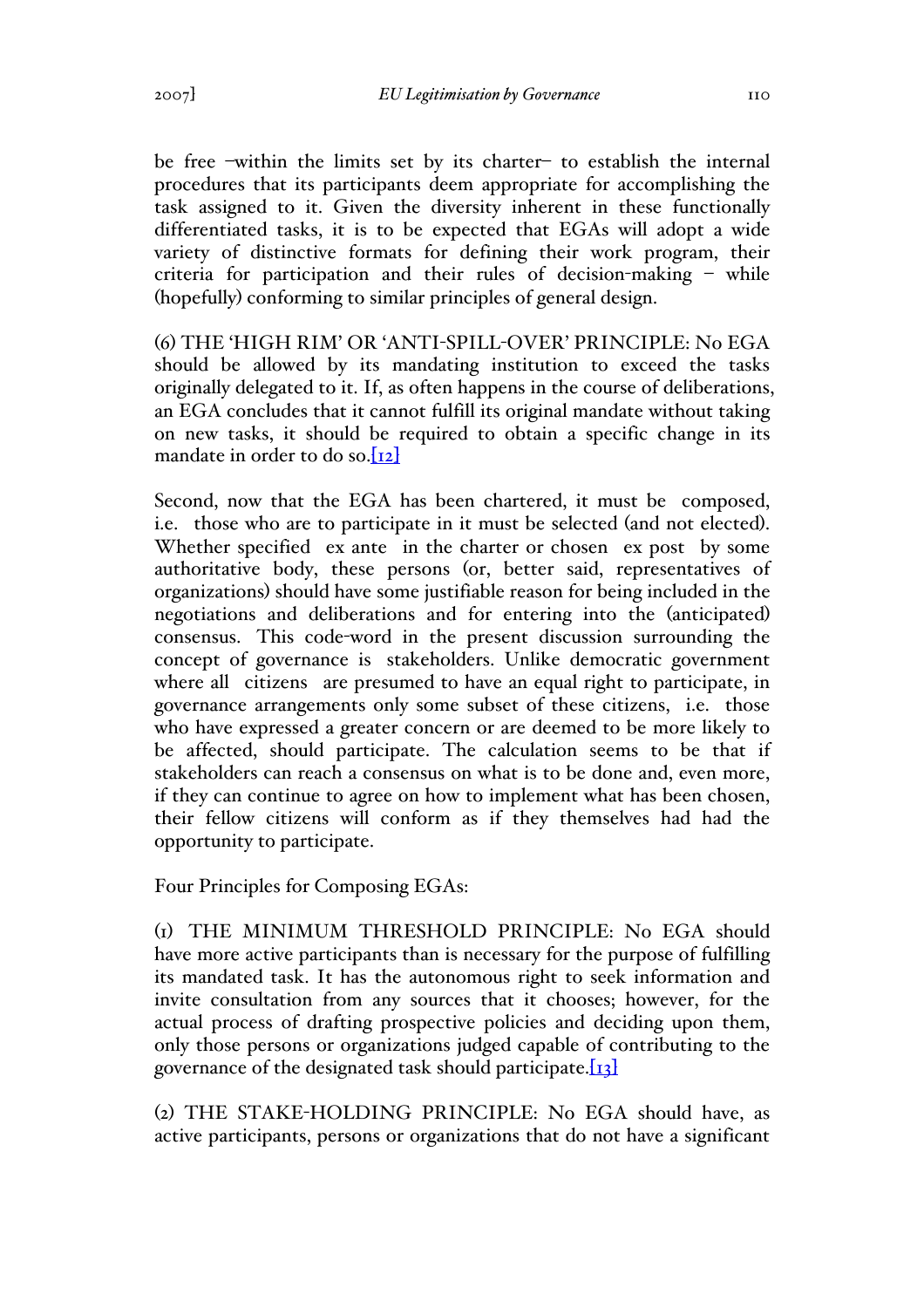stake in the issues surrounding the task assigned to it. Knowledge-holders (experts) specializing in dealing with the task should be considered as having a stake, even if they profess not to represent the interests of any particular stakeholder. $[14]$ 

(3) THE PRINCIPLE OF 'EUROPEAN PRIVILEGE': All things being equal, the participants in an EGA should represent Europe-wide constituencies. $[15]$  Granted that, in practice, these representatives may have to rely heavily on national and even sub-national personnel and funding and may even be dominated by national and sub-national calculations of interest, and granted that the larger the constituency in numbers, territorial scale and cultural diversity, the more difficult it may be to acquire the "asset specificity" that provides the basis for stakeholding, nevertheless, the distinctive characteristic of a European governance arrangement is contingent on privileging this level of aggregation in the selection of participants.

(4) THE ADVERSARIAL PRINCIPLE: Participants in an EGA should be selected to represent constituencies that are known to have diverse and, especially, opposing interests. No EGA should be composed of a preponderance of representatives who are known to have a similar position or who have already formed an alliance for common purpose. $[16]$  In the case of 'knowledge-holders' who are presumed not to have constituencies but ideas, they should be chosen to represent whatever differing theories or paradigms may exist with regard to a particular task.

Third, now that the EGA is chartered and composed, it must take and implement decisions. As we have seen above, the usual rules dominating inter-governmental organizations (unanimity) or democratic federations (simple or qualified majorities) should not apply. Rather, a deliberately vague "meta- rule" should prevail, namely, consensus. But what are the operative principles that could frame this process of consensus formation?

Eight Principles for Decision-Making in EGAs:

(1) THE PRINCIPLE OF 'PUTATIVE' EQUALITY: All participants in an EGA should be considered and treated as equals, even when they represent constituencies of greatly differing size, resources, public or private status, and "political clout" at the national level. No EGA should have second and third class participants, even though it is necessary to distinguish unambiguously between those who can participate and those who are just consulted.

(2) THE PRINCIPLE OF HORIZONTAL INTERACTION: Because of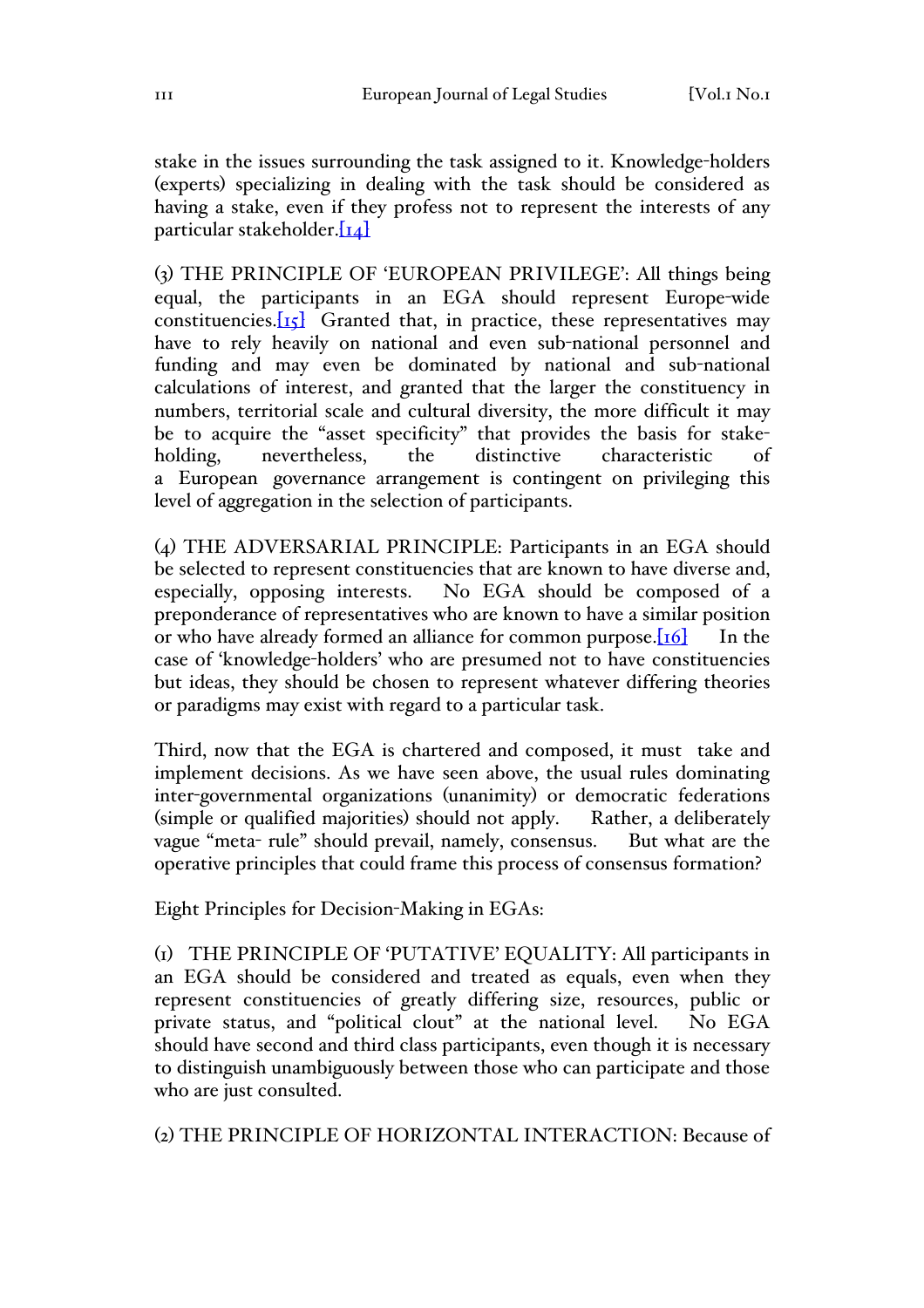the presumption and practice of equality among participants, the internal deliberation and decision making processes of an EGA should avoid as much as possible such internal hierarchical devices as stable delegation of tasks, distinctions between "neutral" experts and "committed" representatives, formalized leadership structures, deference arrangements, etc. and should encourage flexibility in fulfilling collective tasks, rotating arrangements for leadership and rapporteurship, extensive verbal deliberation, -- along with a general atmosphere of informality and mutual respect.

(3) THE PRINCIPLE OF CONSENSUS: Decisions in an EGA will be taken by consensus rather than by vote or by imposition. $\boxed{17}$  This implies that no decision can be taken against the expressed opposition of any participant, although internal mechanisms usually allow for actors to abstain on a given issue or to express publicly dissenting opinions without their exercising a veto. Needless to say, the primary devices for arriving at consensus are deliberation (i.e. trying to convince one's adversaries of the bien-fondee of one's position), compromise (i.e. by accepting a solution in between the expressed preferences of actors) and accommodation (i.e.by weighing the intensity of the preferences of other actors). Regular and iterative interaction among a stable set of representatives is also important, although this should be temporally bounded.

(4) THE 'OPEN DOOR' PRINCIPLE: Any participant should be able to exit from an EGA at relatively modest cost and without suffering retaliation in other domains – either by other participants or EU authorities. Moreover, the former participant has the right to publicize this exit before a wider public (and the threat to do so should be considered a normal aspect of procedure), but not the assurance that, by exiting, he or she can unilaterally halt the process of governance.

(5) THE PROPORTIONALITY PRINCIPLE: Although it would be counter-productive for influences to be formally weighed or equally counted, it is desirable that across the range of decisions taken by an EGA there be an informal sense that the outcomes reached are roughly proportional to the specific assets that each participant contributes (differentially) to the process of resolving the inevitable disputes and accomplishing the delegated tasks. $[18]$ 

(6) THE PRINCIPLE OF SHIFTING ALLIANCES: Over time within a given EGA, it should be expected that the process of consensus formation will be led by different sets of participants and that no single participant or minority of participants will be persistently required to make greater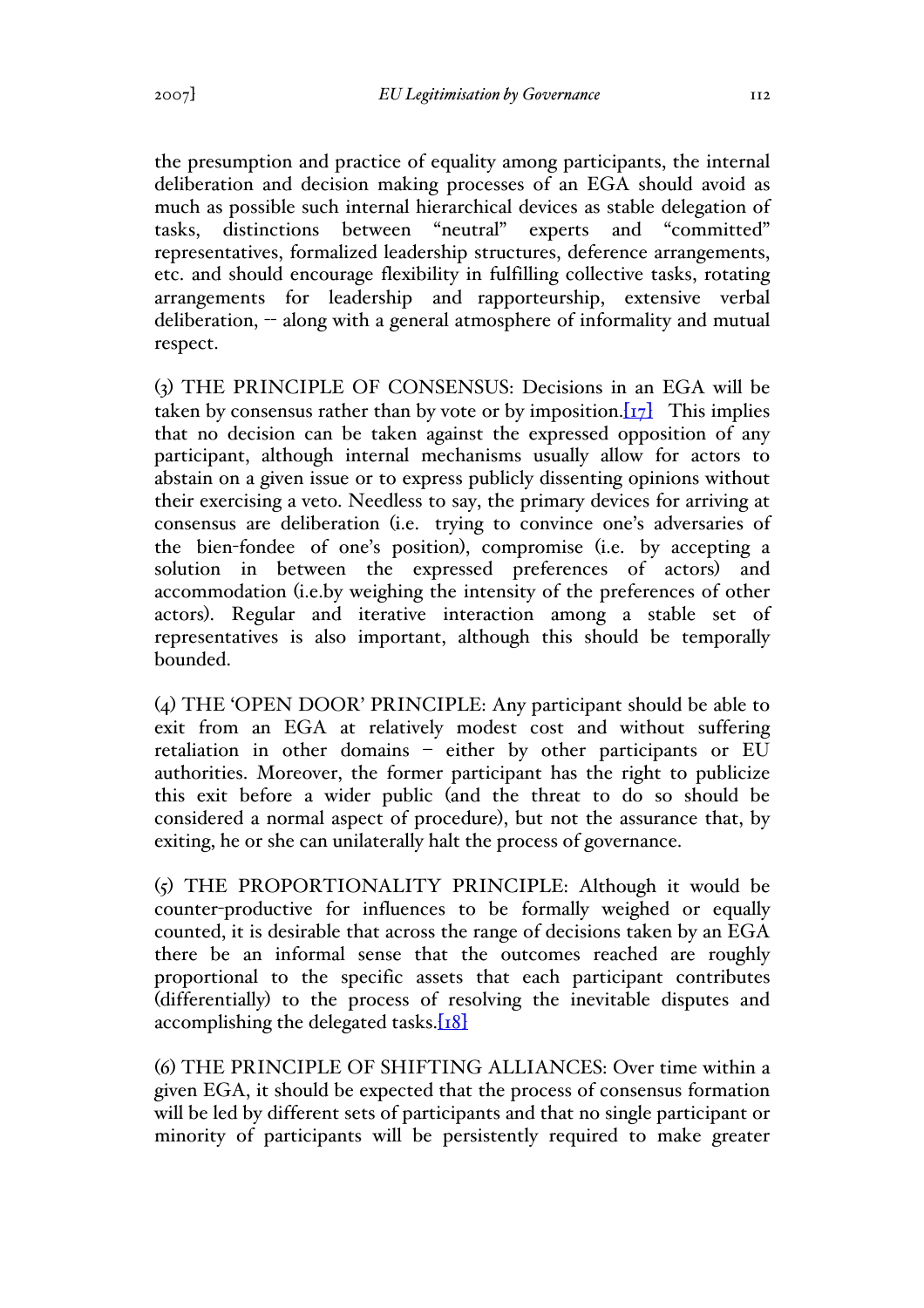sacrifices in order to reach that consensus. Thanks to Item  $#_{14}$ , this situation should be avoided, if only because it will be so easy and costly for marginalized actors to exit.

(7) THE PRINCIPLE OF 'CHECKS AND BALANCES': No EGA should take a decision binding on persons or organizations not part of its deliberations unless that decision is explicitly approved by another EU institution that is based on different practices of representation and/or of constituency. Normally, that EU institution will be the one that "chartered" the EGA initially, but one can imagine that the European Parliament through its internal committee structure could be accorded an increased role as co-approver of EGA decisions.

(8) THE REVERSIBILITY PRINCIPLE: No EGA should be empowered to take decisions that cannot be potentially annulled and reversed by "rights-holders", i.e. by European citizens acting either directly through eventual referenda or indirectly through their representatives in the European Parliament.

Finally, there are a set of principles that, while not being either legal or democratic, are "prudential" with regard to decisions taken by the governance arrangements of such a complex, remote, multi-layered and poly-centric polity as the European Union. They relate less to procedure than to substance, more to those eventually affected than those that have participated in their formulation.

Meta-Principles of Prudence for EGAs:

(1) THE PRECAUTIONARY PRINCIPLE: An EGA should in the substance of its decisions take into account the full range of knowledge and, where that knowledge is uncertain or incomplete, it should err on the side of assuming the worst possible consequence – ergo, it should avoid risks rather than maximize benefits when calculations about the latter are inconclusive.

(2) THE FORWARD-REGARDING PRINCIPLE: An EGA should in the substance of its decisions take into account the furthest future projection of the consequences of its decisions. This obviously poses a serious difficulty in terms of the composition of its participants, e.g. who can legitimately represent as yet unborn generations, but some "place at the table" should be occupied by persons or organizations representing as long a time perspective as possible.

(3) THE SUBSIDIARITY PRINCIPLE: No EGA should deal with an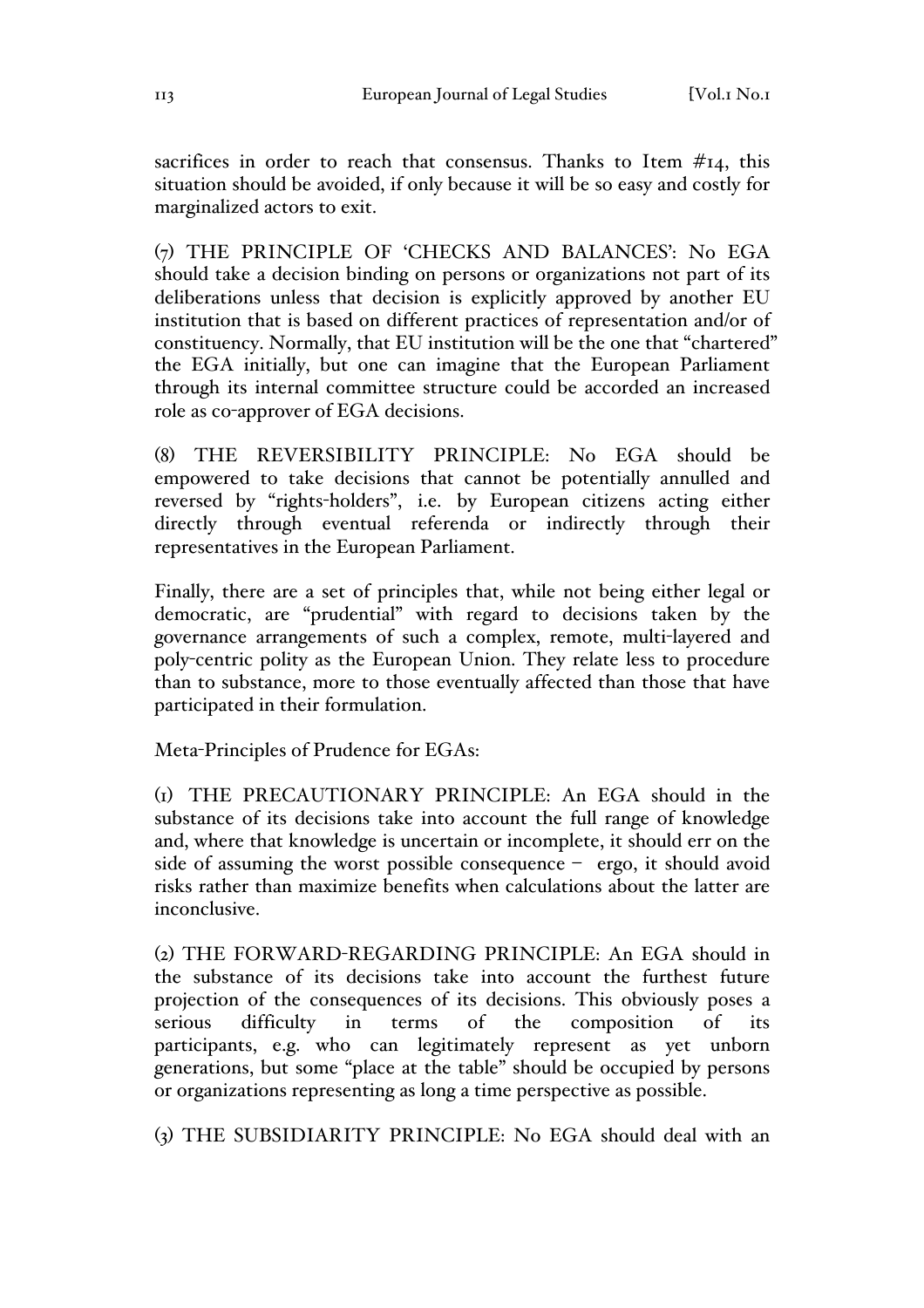issue or make decisions about a policy that could be handled more effectively or more legitimately at a lower level of aggregation, i.e. at the level of member states or their sub-national units. Inversely, no EGA should occupy itself with an issue that cannot be resolved and implemented at the level of Europe, but requires a higher level of aggregation, i.e. the Trans-Atlantic or Global one.<sup>[19]</sup>

(4) THE PRINCIPLE OF (PARTIAL) TRANSPARENCY: No EGA should take up an issue or draft a projet de loi that has not been previously announced and made publicly available to potentially interested parties not participating directly in its deliberations. Conversely, none of the participants in an EGA should make public the content of deliberations while they are occurring, until a consensus has been reached. Once a decision has or has not been made and participants are no longer capable of exercising a veto, they should nevertheless be free to express their satisfaction/dissatisfaction with it to whomever they please.

(5) THE PRINCIPLE OF PROPORTIONAL EXTERNALITIES: No EGA should take a decision whose effects in financial cost, social status or political influence (especially for those not participating in it) is disproportionate either to the expectations inherent in their original charter or general standards of fairness in society. When claims of disproportionate effect are made, these externalities should be investigated and, where found to be justified, compensated for by other EU institutions – in particular, by the European Parliament.

### VII. CONCLUDING WITH SOME DOUBTS

Governance at the level of the EU is no panacea. It will not work to resolve all policy issues and it will not work unless it is firmly based on political as well as administrative design principles. And that means that difficult choices involving the charter, composition and decision-rules of such arrangements cannot be avoided or finessed. And, as emphasized above, governance arrangements never work alone but only in conjuncture with community norms, state authority and market competition.

The guiding hypothesis of this article has been that 'political engineers' and 'policy wonks' should take into account the principles outlined above if the arrangements they devise are to generate legitimacy for the EU as whole. In my view, these guidelines are neither autocratic, technocratic, nor democratic. They at least try to identify and provide a justification for a distinctive mechanism of solving common problems and resolving conflicts by governance. Admittedly, these principles –as stated– are vague and underspecified. They will require much more discussion and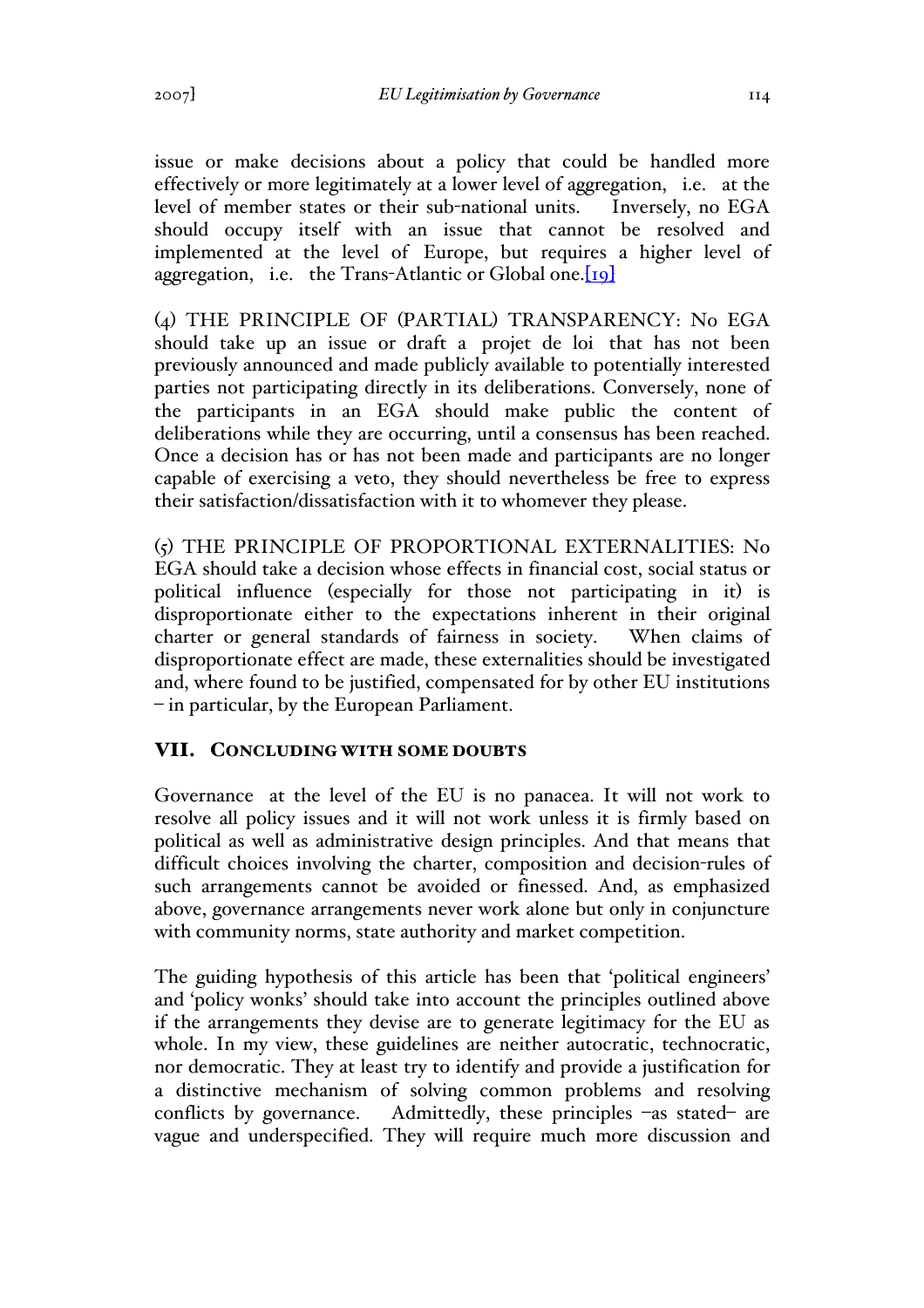elaboration before they can be "transposed" into operational norms and convincing justifications that could guide the chartering of EGAs, determine the composition of those who participate in them and regulate how they subsequently make and implement their decisions. My suspicion is that few of them will be easy to capture in strictly formal-legal terms. Just image how difficult it would be to define a priori and in unambiguous terms who is a "stakeholder" in a given policy area  $-$  and, by inference, who is not entitled to participate in it.

Those who have taken on the challenge of exploiting governance at the EU level will have to be careful not to use it as an excuse to expand the powers of the Commission – as was, unfortunately, the case with the now widelyignored White Paper on Governance. According to my interpretation, if taken seriously and not opportunistically, Euro-governance could well lead to a proliferation of relatively independent regulatory agencies and functionally specific taskforces with varying memberships and degrees of supra-nationality – an outcome I have elsewhere labeled as a "condominio". Far from promoting a "federatio" with the Commission as its core of stateness, it could even drive the EU's finalité politique in quite the opposite direction and, in the process, create a radically novel form of regional polity.<sup>[20]</sup>

But long before this may happen, I can foresee two key dilemmas that must be addressed. I will only raise them without further explication:

(1) The proliferation of EGAs tends to occur within compartmentalized policy arenas (and more so in the EU than in its member states) – vide the extremely autonomous powers conferred on the European Central Bank by its charter. This leaves unresolved the large issue of how eventual conflicts between decisions taken by different EGAs are going to be resolved. Multiple "governances" at the micro- or meso-levels no matter how participatory, innovative, sustainable and legitimacy conferring on their own, may end up generating macro-outcomes that were not anticipated and that no one wants!

(2) The criteria for the inclusion of participants and the making of decisions in EGAs are not generally compatible with the prevailing democratic standards for legitimation used within national and subnational polities – although experimentation with governance arrangements is occurring at all levels of aggregation. Before EGAs can be reliably deployed and generate a sense of obligation among broader publics, it may be necessary to spend a good deal of effort in changing peoples' notions of what democracy is and what it is becoming, as well as how it has become necessary to supplement it at the supra-national level.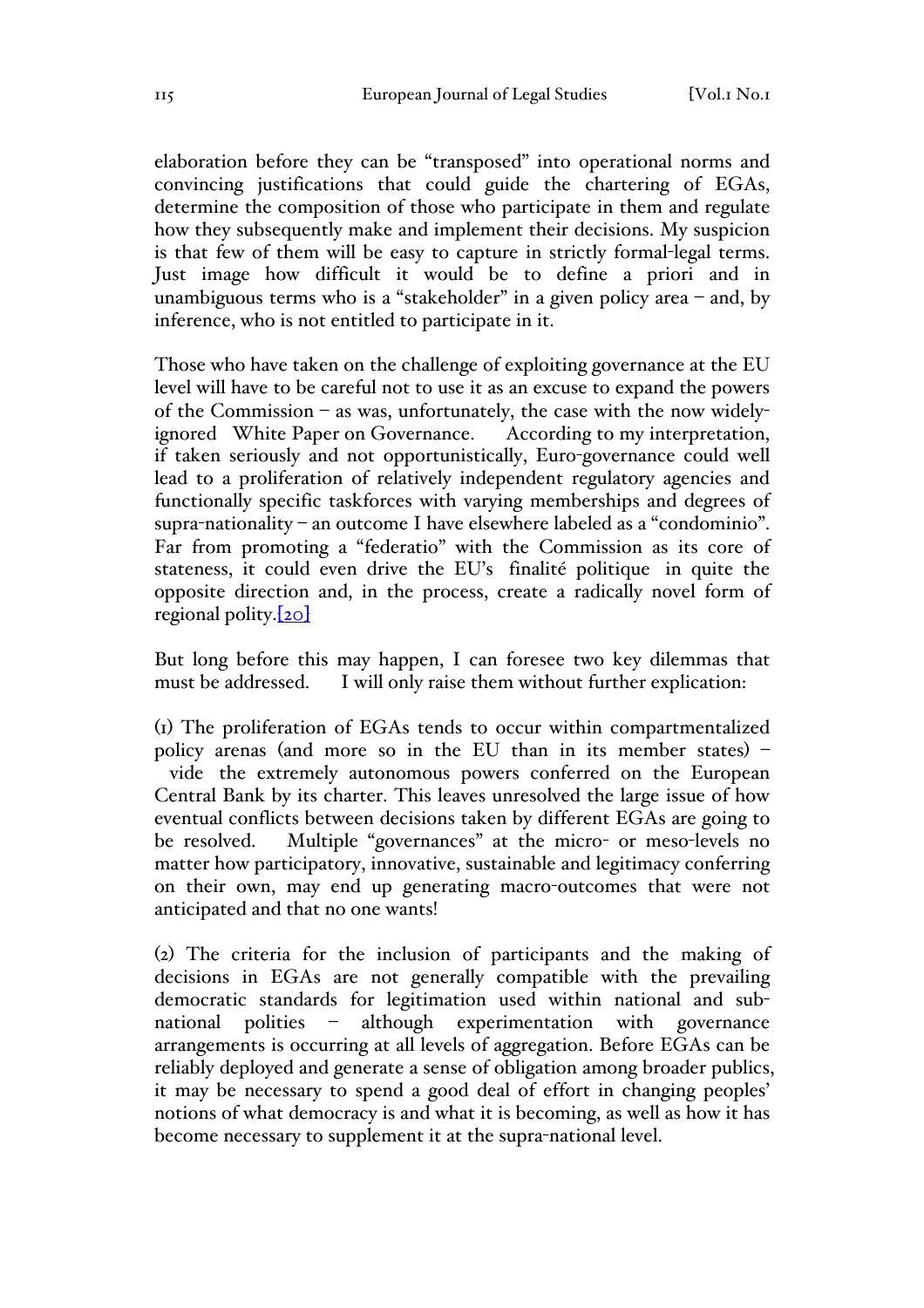#### **REFERENCES**

\* Professorial Fellow, European University Institute, April 2007.

[1] Although it would be more accurate to stress that these "other" arrangements based on expertise, legality, personal reputation or just plain effectiveness are themselves embedded in a more encompassing framework of national democratic institutions that, at least potentially, have the power to amend or overrule whatever decisions are made by non-democratic means. This contextual property is sometimes overlooked by enthusiasts for central bank autonomy, independent regulatory agencies, oversight boards, judicial review, and so forth.

-------------------------------------------------------------------------------------------------

[2] On Democracy, New Haven, Yale University Press, 1998, p. 9.

[3] J. RAWLS, Political Liberalism , New York, Columbia University Press, 1993, pp. 133-172.

[4] What I mean by "interim" is that, in the long run, the EU might well acquire the properties of a state and even of a nation – in which case, the deployment of conventional institutions of representation and decision-making and standard notions of citizenship might become much more desirable. However, for the foreseeable future, e.g. 20-25 years, the problem will be to protect and enhance the legitimacy of political institutions that do not have these properties – and that means relying upon novel arrangements and novel norms to justify them.

[5] I can only think of one clear case: Switzerland in the early 1870s. It would be interesting to explore this exception, although the fact that this country had a "oneparty-dominant-system" (Freisinnige/Radical) at the time must have been an important factor - and, not one that can be repeated at the EU-level.

[6] How to Democratize the European Union … and Why Bother?, Lanham, Rowman & Littlefield, 2000.

[7] One frequently encounters in the literature that focuses on national or subnational "governance" the concept of network being used to refer to these stable patterns of horizontal interaction between mutually respecting actors. As long as one keeps in mind that, with modern means of communication, the participants in a network may not even know each other -and certainly never have met face-to-face- it seems appropriate to extend it to cover transnational and even global arrangements.

[8] A.O. HIRSCHMAN, Shifting Involvements. Private Interest and Public Action, Princeton PrincetonUniversity Press, 1982.

[9] European Commission, European Governance: A White Paper, COM(2001) 428 final, Brussels, 2001, http://europa.eu.int/eurolex/pdf/egp-connex-C-05- 02.pdf

[10] D. BEETHAM and C. LORD, Legitimacy and the European Union, Harlow, Longman, 1998.

[11] One scholar who has given concerted attention to this problem is Eleanor Ostrom. See, Governing the Commons: The Evolution of Institutions for Collective Action , Cambridge, Cambridge University Press, 1990.

[12] N.B. that this does not mean that "log-rolling" and "package-dealing" should not be an integral part of the integration process, just that EGAs are not the appropriate sites for such activity. Decisions involving the negotiation of tradeoffs across circumscribed issue areas should be the purview of other EU institutions, i.e. the Commission, the Council of Ministers, the European Council and, hopefully in the future, the European Parliament.

[13] Another way of stating this point is to stress that all participants must possess